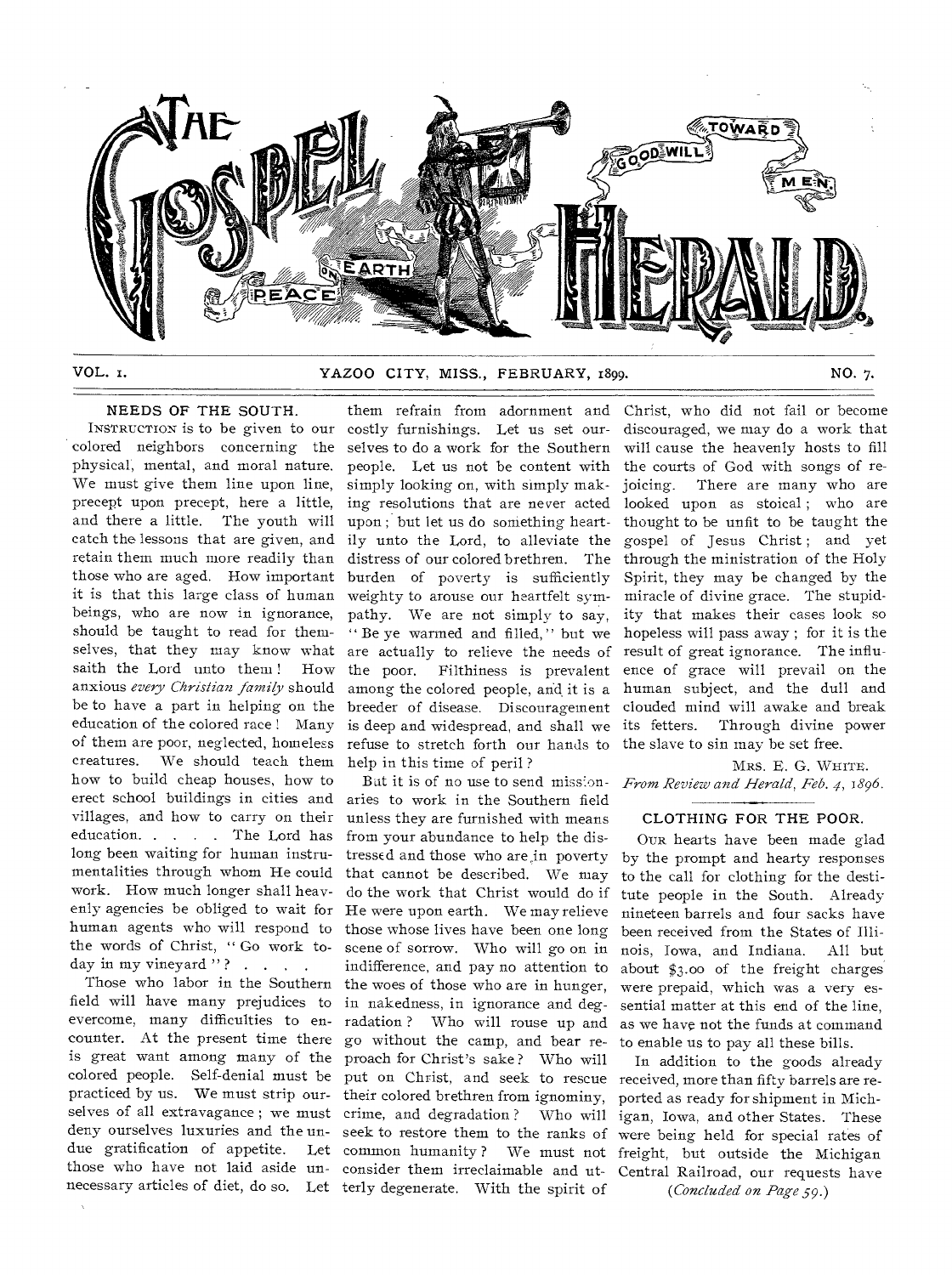# JINNY WITTER'S THANKS-GIVING.

*(Concluded from last number.)* 

Pr became a real satisfaction to Mr. Walpole to inquire day after day, and to find that through his prompt, kindly aid, Jinny Witter was slowly gaining. He had never dreamed before how blessed it was to engage in personal deeds of charity, and he resolved that instead of sending the usual amount for Thanksgiving to the Local Relief Society, to send but half the sum to them, then to add generously to the other half and disburse the gifts himself.

Jinny and Lou Witter told piteous stories of other sufferers in Scott's Court, and somehow Mr. Walpole began to anticipate with something akin to joy his visits to a poor, lame old woman who once had a " bonny boy" to care for her, but he died and left her a pensioner on the bounty of others. In vain he tried to induce his wife to find a panacea for her sorrow in seeing wan faces light up at her welcome approach ; but the poor lady refused, and pined on, never knowing the comfort she missed.

Jinny Witter had entered the hospital just before Thanksgiving, and Mr. Walpole called her in his heart his " Thanksgiving offering," so literally had he felt the service done

a pleasure to assist the nurses in various light ways. Then her voice relittle. So gentle and sweet was the herself near the bed she began singjust awful to hear curse and rave.

"I wish I could help him," said Jinny, compassionately ; " perhaps he would be glad to have some one talk with him about Jesus."

" Oh, not a bit of it!" said one of the women with decision, " he 'd only laugh in your face."

"I wouldn't care for that," persisted Jinny. " I feel as though I must try at least ; God has been so good to me, I want, if I can, to do and no mistake, but there 's no one something for Him."

Her mind was so burdened in



her to be an offering from his heart poor sufferer, that at length her deto. God. In a few weeks she had sire was granted, and she was allowed rallied to such a degree that it became to go for a few moments into his friend when he bid me come here, but presence.

turned so that she could even sing a room the man was dozing. Seating frail girl, the nurses declared it a ing in low, lullaby tones, " Just as I help just to see her around. One day am." She sang the entire song, for Jinny overheard two nurses talking she knew it all, they used to sing it about a man they thought had but a at the Mission Sunday-school. As few days to live, but whom it was she stopped, a weak, hoarse voice When she entered the cell-like asked querulously,

" Why don't you sing some more? Sing something else, can't you ? "

Without a word she began, "Calling now for thee, Prodigal ;" but while singing the last verse she heard plainly first a sigh, then a sob. As her voice died away, the man turned uneasily, then burst out with what strength he could,

" 0 Lord ! I 'ye wandered far away calling for me ; I 'm past all that."

> " Oh, no, no ! " said Jinny softly but eagerly. "No one is past the help of the Saviour ; don't say that."

> Oh, but you don't know, girl ;" he moaned. " I 've wandered far away from everybody and everything; home, friends, and as to the Saviour you speak of, how far I 've wandered off from all knowledge of Him ! Why, there 's no reckoning the distance."

> Poor Jinny ! the man's distress and despair almost frightened her. She wondered what she could say, and soon she began in her softest tones,

"I wish you only knew how good God is; why, a few weeks ago I was almost dying, poor, helpless and alone in the world but for my poor little brother, but I trusted the dear Lord and He sent a good, kind man to pity and relieve me. I want to tell everybody I can of the mercy of God, and He can save your soul just as easily. as He is saving my poor life ; won't you trust Him?"

"I don't know how; and I don't know Him."

" Neither did I know my kind it was my only chance, and the Saviour is your only chance; do try to believe in him."

"I've never done the first thing for the Lord."

" Neither had I for Mr. Walpole." " What Mr. Walpole ? "

" Why, the good Christian gentleman who befriended me and my little brother."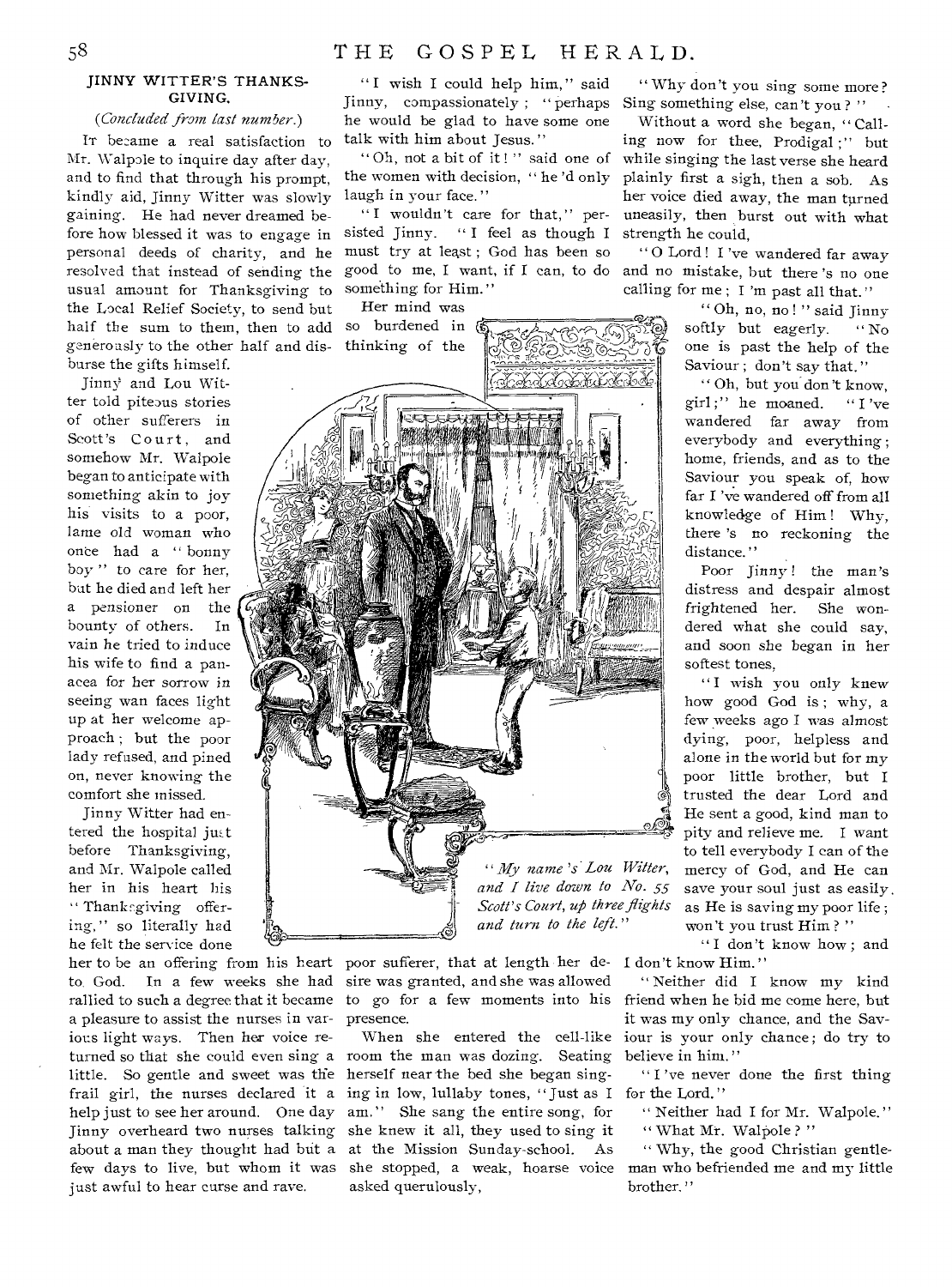# THE GOSPEL HERALD. 59

" Has he any family ?"

" He has a wife, but I have never seen her."

" Then she never comes here ? "

" Oh, no ; they 'ye told me since I came she seldom goes anywhere, but is very sad most of the time. But how she can be sad with her beautiful home and such a husband. I can hardly imagine, for she must be a Christian. But I must go now, you will get tired and I am getting hoarse."

" Can't you sing about the Prodigal, first?"

Jinny would have tried, but the nurse came and said she had talked too long already.

The next morning, as soon as she was dressed, Jinny was told that the sick man had not slept an hour of the night and was impatient to see her again. When she reached his bedside his request surprised and slightly tried her.

" I want you to send for your good friend, I want to see him."

How should she send for Mr. Walpole ? It was a delicate matter for her to do so, but it would be almost cruel to refuse to gratify so sick a man, and the gentleman was so kind she decided to send a message and explain afterwards why she did so.



When the request reached Mr. Walpole, he did not hesitate, but went promptly to the hospital. Jinny met him, and briefly related why she had sent for him, but why his face grew so painfully flushed she could not understand.

At the end of a long, sad, yet blessed conference, John Walpole said to his father :—

" 0 father to think that you should fulness.— *Thomas Carlyle.* 

have brought that young angel here to save me ! I drifted back to my old home a total stranger, and should have died and made no sign but for her. My papers would have given my true name after I was gone, but somehow I wanted to die near you and mother."

But John Walpole did not die. People soon knew of his having returned an invalid to his father's



house. But the wonder grew apace when it became known that he had become a Christian, and, strangest of all, had determined to devote his life to missionary labors in his own city, where he soon became a power for good with his earnest Christian life.

Virginia Witter is first assistant in Mrs. Walpole's family, and a trusted friend as well. Lou makes an excellent office boy.

Mr. Wendell Walpole never goes to the prayer-meeting now without first kneeling down in his room and making sure that whatever he may say in the meeting he means with all his heart. Then he dwells strenuously on the fact that real charity consists in personal disbursement of the Lord's bounties. True thanksgiving consists in a practical rendering back to the Lord some portion of his plenteous benefits. And he has been heard to remark more than once in the vestry, that no Christian should ever be surprised at being confronted with immediate answer to his prayers. The answer may be sudden, but should never be unexpected. Then he likes to add: "And remember, brethren, inasmuch as you benefit one of Christ's little ones, the great Master recognizes and rewards the deed as if done to Himself."

WONDROUS is-the strength of cheer-

# CLOTHING FOR THE POOR.

*Concluded from first page.* 

been refused. Hence those having goods ready to ship can send at once, to Southern Missionary Society, Yazoo City, Miss.

*Be sure to prepay the freight charges.*  We cannot meet the expense here. If for any reason you cannot pay these charges in full, please write for instructions to International Tract Society, Battle Creek, Michigan, and some arrangement will be made in regard to it.

We can speak in the highest terms of the quality of the clothing sent. We have never seen so good and useful a supply collected in this way and sent for this purpose. We are sure that much was sent at a sacrifice by those who contributed. There is good, thorough wear in most of the articles sent.

Among the articles most needed are boots and shoes, and of these there was quite a liberal supply. Evidently our suggestion that stores would contribute from their shopworn stock was followed, for among the rest there were sent twenty-one pairs of serviceable new shoes, five warm cloaks and thirteen new hats for women, from which the store tags had not yet been taken.

Never have we seen so long-continued cold weather as prevails this season. There is much suffering in consequence. The clothing is already being given out, and is thankfully received. The bedding is especially valuable at this time, as but few have enough for these severely cold nights.

The clothing is being fumigated as required by law, and sorted ready for distribution. On Wednesday, the 15th of this month, the Morning Star will start for Calmar, Vicksburg, and intermediate points, with clothing and supplies of provisions for the needy in these localities.

We must not forget the liberal contributions of money as reported on another page of this paper. This enables us to minister to the wants of those who are in need of food, at the same time we provide for the outer man with the clothing so liberally provided. We thank God that we are thus enabled to do a little to relieve the suffering of the destitute.